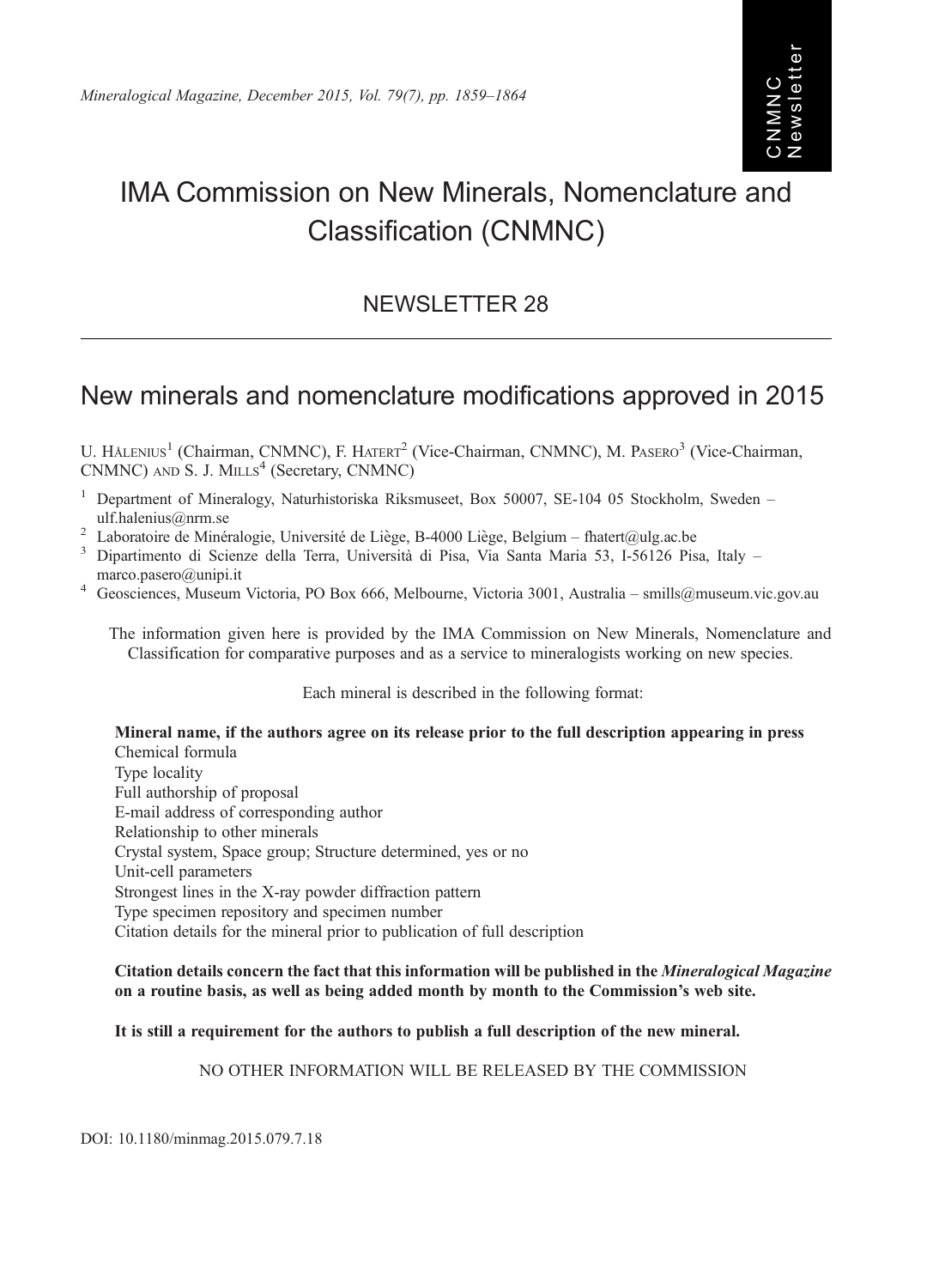

#### NEW MINERAL PROPOSALS APPROVED IN OCTOBER 2015

IMA No. 2015-063 Feodosiyite  $Cu_{11}Mg_{2}Cl_{18}(OH)_{8}\cdot 16H_{2}O$ 

Glavnaya Tenoritovaya (Major Tenorite) fumarole, Second scoria cone of the Northern Breakthrough of the Great Tolbachik Fissure Eruption, Tolbachik volcano, Kamchatka Peninsula, Far-Eastern Region, Russia (55° 41'N, 160°14'E, 1200 m asl)

Igor V. Pekov\*, Natalia V. Zubkova, Vasiliy O. Yapaskurt, Dmitry I. Belakovskiy, Inna S. Lykova, Marina F. Vigasina, Sergey N. Britvin, Evgeny G. Sidorov and Dmitry Y. Pushcharovsky

\*E-mail: igorpekov@mail.ru

New structure type

Monoclinic:  $P2<sub>1</sub>/c$ ; structure determined

 $a = 12.9010(6)$ ,  $b = 16.4193(5)$ ,  $c = 11.9614(5)$  Å,  $β = 113.691(6)°$ 

11.87(100), 6.585(15), 5.969(25), 5.905(16), 5.231(13), 5.183(6), 3.135(8), 2.924(11)

Type material is deposited in the collections of the Fersman Mineralogical Museum, Russian Academy of Sciences, Moscow, Russia, registration number 4723/1

How to cite: Pekov, I.V., Zubkova, N.V., Yapaskurt, V.O., Belakovskiy, D.I., Lykova, I.S., Vigasina, M.F., Britvin, S.N., Sidorov, E.G. and Pushcharovsky, D.Y. (2015) Feodosiyite, IMA 2015-063. CNMNC Newsletter No. 28, December 2015, page 1860; Mineralogical Magazine, <sup>79</sup>, 1859–1864.

# IMA No. 2015-065

Ilyukhinite

 $(H_3O,Na)_{14}Ca_6Mn_2Zr_3Si_{26}O_{72}(OH)_{2}·3H_2O$ 

Mount Kukisvumchorr, Khibiny alkaline massif, Kola Peninsula, Russia

Nikita V. Chukanov\*, Ramiza K. Rastsvetaeva, Kseniya A. Rozenberg, Sergey M. Aksenov, Igor V. Pekov, Dmitry I. Belakovskiy and Roy Kristiansen \*E-mail: nikchukanov@yandex.ru Eudialyte group

Trigonal: R3m; structure determined

 $a = 14.1695(6), c = 31.026(1)$  Å

11.44(82), 7.09(70), 6.02(44), 4.371(89), 3.805(47),

3.376(41), 2.985(100), 2.852(92)

Type material is deposited in the collections of the Geological Museum, Natural History Museum, University of Oslo, Norway, catalogue number GM 43578

How to cite: Chukanov, N.V., Rastsvetaeva, R.K., Rozenberg, K.A., Aksenov, S.M., Pekov, I.V., Belakovskiy, D.I. and Kristiansen, R. (2015) Ilyukhinite, IMA 2015-065. CNMNC Newsletter No. 28, December 2015, page 1860; Mineralogical Magazine, <sup>79</sup>, 1859–1864.

#### IMA No. 2015-067

 $Ca<sub>2</sub>Mn<sub>2</sub>Nb<sub>6</sub>O<sub>19</sub>·20H<sub>2</sub>O$ 

AS Granit larvikite quarry (4th level), Tvedalen, Larvik, Vestfold, Norway (59°2.353'N, 9°51.413' E) Henrik Friis, Mark T. Weller and Anthony R. Kampf

\*E-mail: geofriis@yahoo.com

New structure type

Triclinic:  $\overline{PI}$ ; structure determined

 $a = 9.081(4)$ ,  $b = 9.982(8)$ ,  $c = 10.60(1)$  Å,  $\alpha =$ 111.07(8),  $β = 101.15(6)$ ,  $γ = 99.39(5)°$ 

9.282(36), 8.610(100), 7.108(14), 5.412(12), 3.257(30), 3.058(18), 2.715(17), 2.628(12)

Cotype material is deposited in the collections of the Natural History Museum, University of Oslo, P.O. Box 1172, Blindern, 0318 Oslo, Norway, catalogue numbers 43584, 43585 and 43586, and the Mineral Sciences Department, Natural History Museum of Los Angeles County (900 Exposition Boulevard, Los Angeles, California 90007, USA), catalogue number 64165 How to cite: Friis, H., Weller, M.T. and Kampf,

A.R. (2015) IMA 2015-067. CNMNC Newsletter No. 28, December 2015, page 1860; Mineralogical Magazine, <sup>79</sup>, 1859–1864.

# IMA No. 2015-068

Dargaite

 $BaCa_{12}(SiO_4)_{4}(SO_4)_{2}O_3$ 

Hatrurim Complex, Judean Mts, West Bank, Palestinian Autonomy, Israel (31°36.5'N, 35°22.7'E) Frank Gfeller, Irina O. Galuskina, Evgeny V. Galuskin\*, Thomas Armbruster, Yevgeny Vapnik, Mateusz Dulski, Mariusz Gardocki, Lidia Jeżak and Mikhail Murashko \*E-mail: evgeny.galuskin@us.edu.pl The Ba analogue of nabimusaite Trigonal:  $R\overline{3}m$ ; structure determined  $a = 7.1874(4), c = 41.292(3)$  Å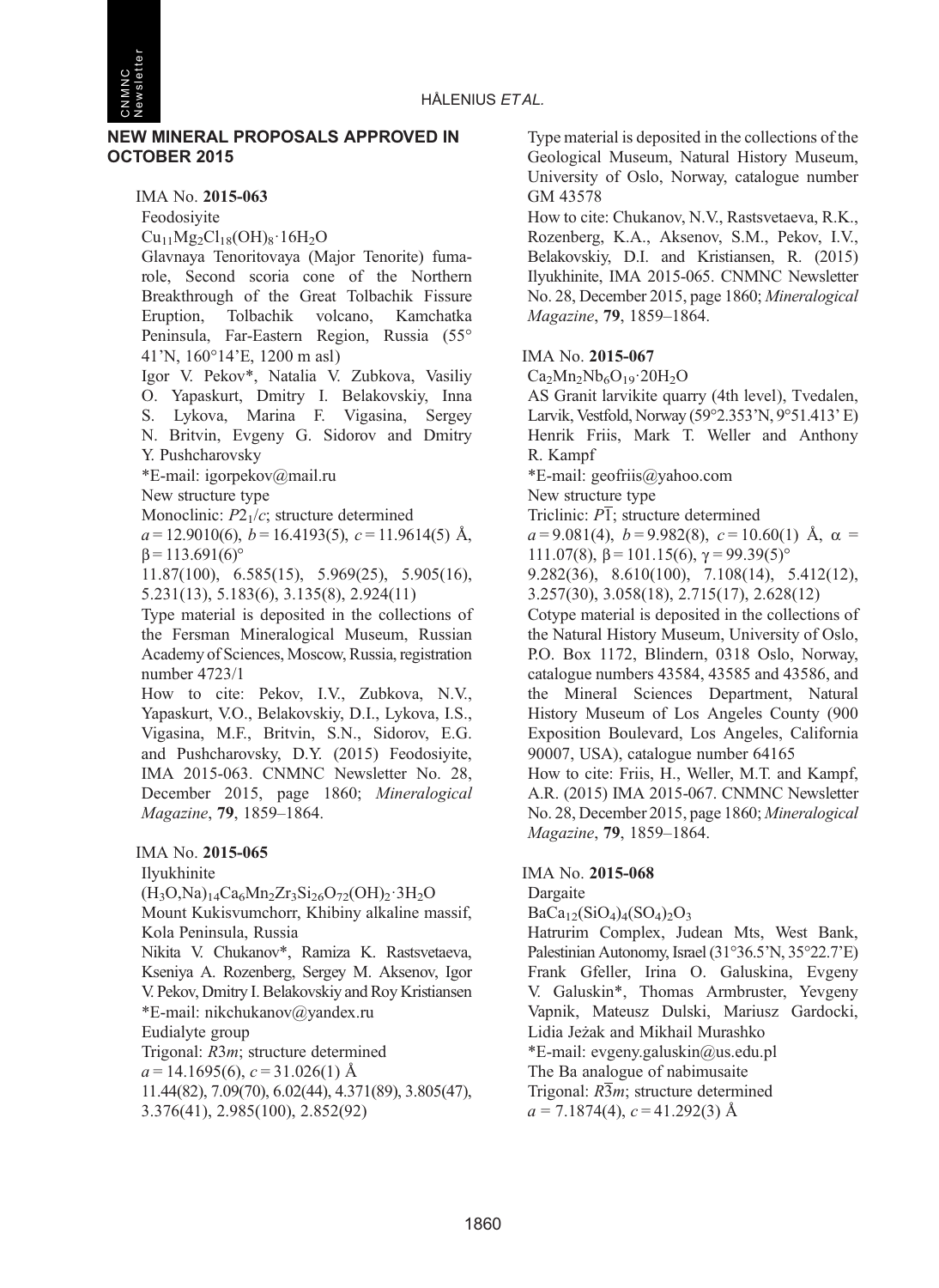3.103(100), 2.753(95), 2.750(88), 2.665(63), 2.141(43), 1.987(35), 1.797(62), 1.539(58)

Type material is deposited in the collections of the Fersman Mineralogical Museum, Leninskiy pr., 18/к2, 115162 Moscow, Russia, catalogue number 4713/2

How to cite: Gfeller, F., Galuskina, I.O., Galuskin, E.V., Armbruster, T., Vapnik, Y., Dulski, M., Gardocki, M., Jeżak, L. and Murashko, M. (2015) Dargaite, IMA 2015-068. CNMNC Newsletter No. 28, December 2015, page 1860; Mineralogical Magazine, <sup>79</sup>, 1859–1864.

IMA No. 2015-069

Mesaite

 $CaMn_5^{2+}(V_2O_7)_3.12H_2O$ 

Packrat mine, near Gateway, Mesa Co., Colorado, USA (38°38'51.28"N 109°02'49.77"W)

Anthony R. Kampf\*, Barbara P. Nash, Joe Marty and John M. Hughes

 $E$ -mail: akampf@nhm.org

Loosely related to fianelite

Monoclinic:  $P2/n$ ; structure determined  $a = 9.146(2)$ ,  $b = 10.424(3)$ ,  $c = 15.532(4)$  Å,

 $β = 102.653(7)°$ 

10.47(100), 8.60(10), 4.30(11), 3.568(24), 3.132(11), 3.067(17), 2.881(25), 2.615(11)

Cotype material is deposited in the collections of the Natural History Museum of Los Angeles County, Los Angeles, California, USA, catalogue numbers 65595, 65596, 65597, 65598 and 65599 How to cite: Kampf, A.R., Nash, B.P., Marty, J. and Hughes, J.M. (2015) Mesaite, IMA 2015-069. CNMNC Newsletter No. 28, December 2015, page 1861; Mineralogical Magazine, <sup>79</sup>, 1859–1864.

# IMA No. 2015-073

Heptasartorite

 $Tl_7Pb_{22}As_{55}S_{108}$ 

Lengenbach quarry, Binntal, Wallis, Switzerland (46°21'54"N, 8°13'16"E) Dan Topa\*, Berthold Stroeger, Emil Makovicky, Peter Berlepsch and Chris Stanley \*E-mail: dan.topa@nhm-wien.ac.at Sartorite homologous series Monoclinic:  $P2<sub>1</sub>/c$ ; structure determined

 $a = 29.269(2), b = 7.8768(5), c = 20.128(2)$  Å,  $β = 102.065(2)°$ 

9.84(72), 3.86(59), 3.52(100), 3.46(51), 2.955 (75), 2.952(58), 2.753(73), 2.752(73)

Type material is deposited in the mineralogical collections of the Naturhistorisches Museum Wien, Austria, catalogue number N 9859 How to cite: Topa, D., Stroeger, B., Makovicky, E., Berlepsch, P. and Stanley, C. (2015) Heptasartorite, IMA 2015-073. CNMNC Newsletter No. 28, December 2015, page 1861; Mineralogical Magazine, <sup>79</sup>, 1859–1864.

# IMA No. 2015-074

Enneasartorite

 $Tl_6Pb_{32}As_{70}S_{140}$ 

Lengenbach quarry, Binntal, Wallis, Switzerland (46°21'54"N, 8°13'16"E)

Dan Topa\*, Peter Berlepsch, Emil Makovicky, Berthold Stroeger and Chris Stanley

\*E-mail: dan.topa@nhm-wien.ac.at

Sartorite homologous series

Monoclinic:  $P2<sub>1</sub>/c$ ; structure determined

 $a = 37.612(6)$ ,  $b = 7.8787(1)$ ,  $c = 20.071(3)$  Å,  $β = 101.930(2)°$ 

9.82(67), 3.86(63), 3.51(100), 3.46(51), 2.953(61), 2.949(76), 2.752(71), 2.751(73)

Type material is deposited in the mineralogical collections of the Naturhistorisches Museum Wien, Austria, catalogue number N 9860

How to cite: Topa, D., Berlepsch, P., Makovicky, E., Stroeger, B. and Stanley, C. (2015) Enneasartorite, IMA 2015-074. CNMNC Newsletter No. 28, December 2015, page 1861; Mineralogical Magazine, <sup>79</sup>, 1859–1864.

IMA No. 2015-075

Hendekasartorite  $Tl_2Pb_{48}As_{82}S_{172}$ Lengenbach quarry, Binntal, Wallis, Switzerland (46°21'54"N, 8°13'16"E) Dan Topa\*, Emil Makovicky, Peter Berlepsch, Berthold Stroeger and Chris Stanley \*E-mail: dan.topa@nhm-wien.ac.at Sartorite homologous series Monoclinic:  $P2<sub>1</sub>/c$ ; structure determined  $a = 31.806(5)$ ,  $b = 7.889(12)$ ,  $c = 28.556(4)$  Å,  $β = 99.034(2)°$ 9.76(56), 3.87(69), 3.50(100), 3.46(51), 2.947(66), 2.941(76), 2.753(73), 2.751(73) Type material is deposited in the mineralogical collections of the Naturhistorisches Museum Wien, Austria, catalogue number N 9861 How to cite: Topa, D., Makovicky, E., Berlepsch, P., Stroeger, B. and Stanley, C. (2015)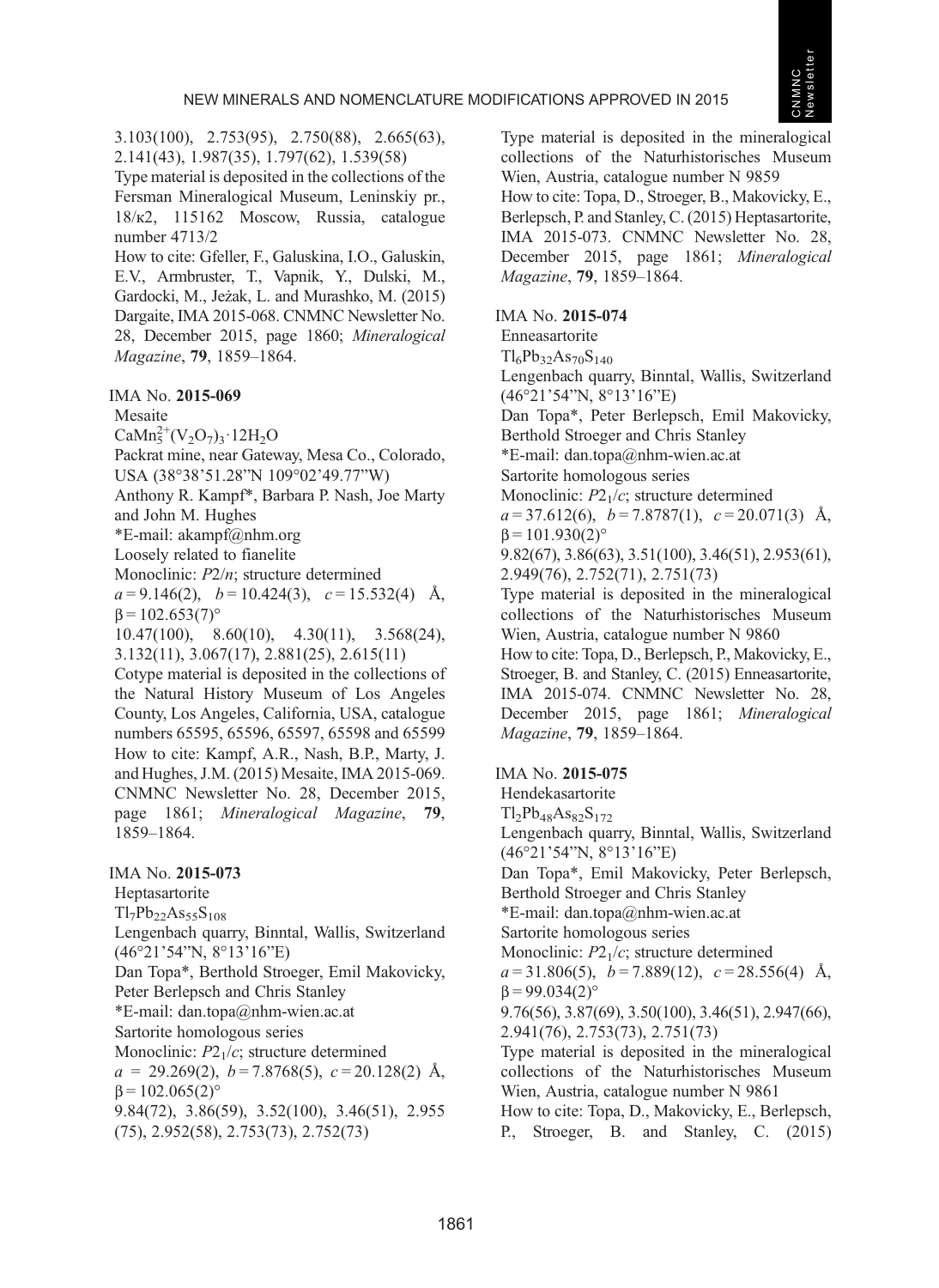Hendekasartorite, IMA 2015-075. CNMNC Newsletter No. 28, December 2015, page 1861; Mineralogical Magazine, <sup>79</sup>, 1859–1864.

#### NEW MINERAL PROPOSALS APPROVED IN NOVEMBER 2015

# IMA No. 2015-066

Ferraioloite

 $MgMn_4^{2+}(Fe_{0.5}^{2+}Al_{0.5})_4Zn_4(PO_4)_8(OH)_4(H_2O)_{20}$ East dump of the Foote Lithium Company mine, Kings Mountain district, Cleveland Co., North Carolina, USA (35°12'40"N, 81°21'20"W)

Stuart J. Mills\*, Ian E. Grey, Anthony R. Kampf, Colin M. MacRae, Jason B. Smith, Cameron J. Davidson and A. Matt Glenn

\*E-mail: smills@museum.vic.gov.au

Closely related to falsterite

Monoclinic: I2/m; structure determined

 $a = 25.333(3)$ ,  $b = 6.299(1)$ ,  $c = 15.161(3)$  Å,  $β = 90.93(3)°$ 

12.7(100), 4.78(4), 4.22(4), 3.580(4), 3.499(5), 3.245(7), 2.924(8), 2.869(5)

Cotype material is deposited in the mineralogical collections of the Museum Victoria, Melbourne, Australia, registration numbers M53492 and M53493, and the Natural History Museum of Los Angeles County, Los Angeles, California, USA, catalogue numbers 65593 and 65594

How to cite: Mills, S.J., Grey, I.E., Kampf, A.R, MacRae, C.M., Smith, J.B., Davidson, C.J. and Glenn, A.M. (2015) Ferraioloite, IMA 2015-066. CNMNC Newsletter No. 28, December 2015, page 1862; Mineralogical Magazine, <sup>79</sup>, 1859–1864.

IMA No. 2015-071

Castellaroite

 $Mn_3^{2+}(AsO_4)_2 \cdot 4H_2O$ 

Monte Nero mine, Rocchetta Vara, La Spezia, Liguria, Italy  $(44^{\circ}14'48''N, 9^{\circ}45'27''E)$  – type locality; Valletta mine, near Canosio, Piedmont, Italy  $(44^{\circ}23'42''N, 7^{\circ}5'42''E)$  – cotype locality Anthony R. Kampf\*, Fernando Cámara, Marco E. Ciriotti, Barbara P. Nash, Corrado Balestra and Luigi Chiappino

\*E-mail: akampf@nhm.org

Structurally related to metaswitzerite Monoclinic:  $P2_1/n$ ; structure determined  $a = 8.752(2)$ ,  $b = 13.463(4)$ ,  $c = 18.636(6)$  Å,  $β = 94.851(7)°$ 

10.90(100), 9.27(67), 6.97(42), 3.323(47), 3.043(87), 2.656(85), 2.165(46), 1.559(32)

Type material is deposited in the mineralogical collections of the Natural History Museum of Los Angeles County, 900 Exposition Boulevard, Los Angeles, CA 90007, USA, catalogue numbers 65603 (holotype - MN) and 65604 (cotype - MN), and the Museo Regionale di Scienze Naturali di Torino, Sezione di Mineralogia, Petrografia e Geologia, via Giovanni Giolitti 36, I-10123 Torino, Italy, catalogue number M/U 16950 (cotype – MN) and M/U 16951 (cotype  $-$  V)

How to cite: Kampf, A.R., Cámara, F., Ciriotti, M.E., Nash, B.P., Balestra, C. and Chiappino, L. (2015) Castellaroite, IMA 2015-071. CNMNC Newsletter No. 28, December 2015, page 1862; Mineralogical Magazine, <sup>79</sup>, 1859– 1864.

#### IMA No. 2015-077

Fluorwavellite

 $\text{Al}_3(\text{PO}_4)_2(\text{OH})_2\text{F}\cdot\text{5H}_2\text{O}$ 

Silver Coin mine, Valmy, Iron Point district, Humboldt Co., Nevada, USA (40°55'44"N, 117° 19'26"W), and Wood mine, 5 miles NE of Del Rio, Cocke Co., Tennessee, USA (35°57'52"N, 82°57'36"W).

Anthony R. Kampf\*, Paul M. Adams, Henry Barwood and Barbara P. Nash

\*E-mail: akampf@nhm.org

The F analogue of wavellite

Orthorhombic: Pcnm; structure determined

 $a = 9.6311(4)$ ,  $b = 17.3731(12)$ ,  $c = 6.9946(3)$  Å

8.53(100), 5.65(26), 4.81(17), 3.430(28), 3.223(41), 2.934(15), 2.580(28), 2.101(16)

Cotype material is deposited in the collections of the Mineral Sciences Department, Natural History Museum of Los Angeles County, 900 Exposition Boulevard, Los Angeles, California 90007, USA, catalogue numbers 65600 (W) and 65601 (SC) How to cite: Kampf, A.R., Adams, P.M., Barwood, H. and Nash, B.P. (2015) Fluorwavellite, IMA 2015-077. CNMNC Newsletter No. 28, December 2015, page 1862; Mineralogical Magazine, <sup>79</sup>, 1859–1864.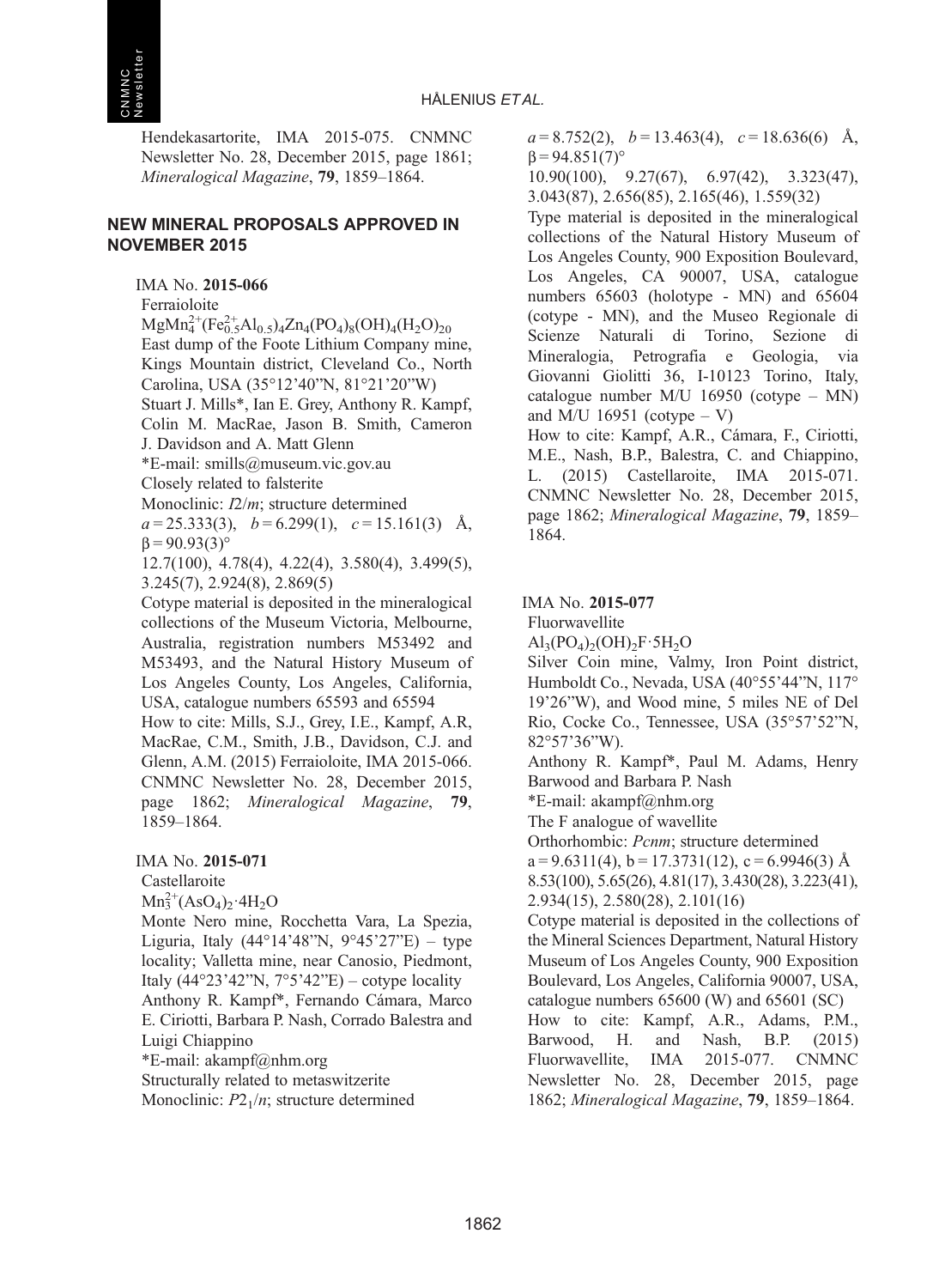IMA No. 2015-078

Kyawthuite

 $Bi^{3+}Sb^{5+}O_4$ 

Chaung Gyi (Big Stream) valley, 7 km west of Mogok township, Pyin-Oo-Lwin district, Mandalay division, Myanmar (22°43'29"N, 96°01'03"E) Anthony R. Kampf\*, George R. Rossman and

Chi Ma

\*E-mail: akampf@nhm.org

Isostructural with clinocervantite

Monoclinic: I2/c; structure determined

 $a = 5.4624(4)$ ,  $b = 4.8852(2)$ ,  $c = 11.8520(8)$  Å,  $β = 101.195(7)°$ 

3.266(100), 2.900(66), 2.678(24), 2.437(22), 1.866(21), 1.803(43), 1.626(23), 1.529(28)

Type material is deposited in the collections of the Mineral Sciences Department, Natural History Museum of Los Angeles County, 900 Exposition Boulevard, Los Angeles, California 90007, USA, catalogue number 65602

How to cite: Kampf, A.R., Rossman, G.R. and Ma, C. (2015) Kyawthuite, IMA 2015-078. CNMNC Newsletter No. 28, December 2015, page 1863; Mineralogical Magazine, <sup>79</sup>, 1859–1864.

#### IMA No. 2015-079

Ferri-obertiite

 $NaNa<sub>2</sub>(Mg<sub>3</sub>Fe<sup>3+</sup>Ti)Si<sub>8</sub>O<sub>22</sub>O<sub>2</sub>$ 

Mount Rothenberg, near Bell/Mendig, Eifel volcanic complex, Rhineland-Palatinate, Germany (50.40°N, 7.23°E)

Roberta Oberti\*, Massimo Boiocchi, Frank C. Hawthorne, Neil A. Ball and Günter Blass

\*E-mail: oberti@crystal.unipv.it

Amphibole supergroup

Monoclinic: C2/m; structure determined

 $a = 9.7901(7)$ ,  $b = 17.935(1)$ ,  $c = 5.2892(4)$  Å,  $β = 104.142(2)°$ 

8.391(72), 3.388(72), 3.260(37), 3.116(76), 2.704(100), 2.583(39), 2.529(67), 2.160(39)

Type material is deposited in the collections of the Museo di Mineralogia, Dipartimento di Scienze della Terra e dell'Ambiente, Università di Pavia, catalogue number 2015–02

How to cite: Oberti, R., Boiocchi, M., Hawthorne, F.C., Ball, N.A. and Blass, G. (2015) Ferri-obertiite, IMA 2015-079. CNMNC Newsletter No. 28, December 2015, page 1863; Mineralogical Magazine, <sup>79</sup>, 1859–1864.

# IMA No. 2015-080

Juansilvaite

 $Na<sub>5</sub>Al<sub>3</sub>[AsO<sub>3</sub>(OH)]<sub>4</sub>[AsO<sub>2</sub>(OH)<sub>2</sub>]<sub>2</sub>(SO<sub>4</sub>)<sub>2</sub>·4H<sub>2</sub>O$ Torrecillas mine, Salar Grande, Iquique Province, Tarapacá Region, Chile (20°58'13"S, 70° 8'17"W)

Anthony R. Kampf\*, Barbara Nash, Maurizio Dini and Arturo A. Molina Donoso

\*E-mail: akampf@nhm.org

New structure type

Monoclinic: C2/c; structure determined

 $a = 18.177(1)$ ,  $b = 8.6285(5)$ ,  $c = 18.514(1)$  Å,  $β = 90.389(6)°$ 

9.25(100), 7.20(34), 4.545(34), 3.988(43), 3.363(42), 3.145(66), 2.960(68), 2.804(33)

Cotype material is deposited in the collections of the Natural History Museum of Los Angeles County, 900 Exposition Boulevard, Los Angeles, CA 90007, USA, catalogue numbers 65605, 65606, 65607 and 65608

How to cite: Kampf, A.R., Nash, B., Dini, M. and Molina Donoso, A.A. (2015) Juansilvaite, IMA 2015-080. CNMNC Newsletter No. 28, December 2015, page 1863; Mineralogical Magazine, <sup>79</sup>, 1859–1864.

#### IMA No. 2015-081

Steinmetzite

 $Zn_2Fe^{3+}(PO_4)_2(OH) \cdot 3H_2O$ 

Cornelia Mine Open Cut, Hagendorf-Süd pegmatite, Hagendorf, Oberpfalz, Bavaria, Germany (49°39'1"N, 12°27'35"E)

Ian E. Grey\*, Erich Keck, Anthony R. Kampf, W. Gus Mumme, Colin M. MacRae, Robert W. Gable, A. Matthew Glenn and Cameron J. Davidson

\*E-mail: ian.grey@csiro.au

Related to phosphophyllite

Triclinic:  $\overline{PI}$ ; structure determined

 $a = 10.438(2), b = 5.102(1), c = 10.546(2)$  Å,

 $\alpha = 91.37(2), \beta = 115.93(2), \gamma = 94.20(2)^\circ$ 

9.313(65), 5.077(38), 4.726(47), 4.657(100),

3.365(55), 3.071(54), 2.735(48), 2.539(39)

Type material is deposited in the mineralogical collections of the Museum Victoria, Melbourne, Australia, registration number M53510

How to cite: Grey, I.E., Keck, E., Kampf, A.R., Mumme, W.G., MacRae, C.M., Gable, R.W., Glenn, A.M. and Davidson, C.J. (2015)